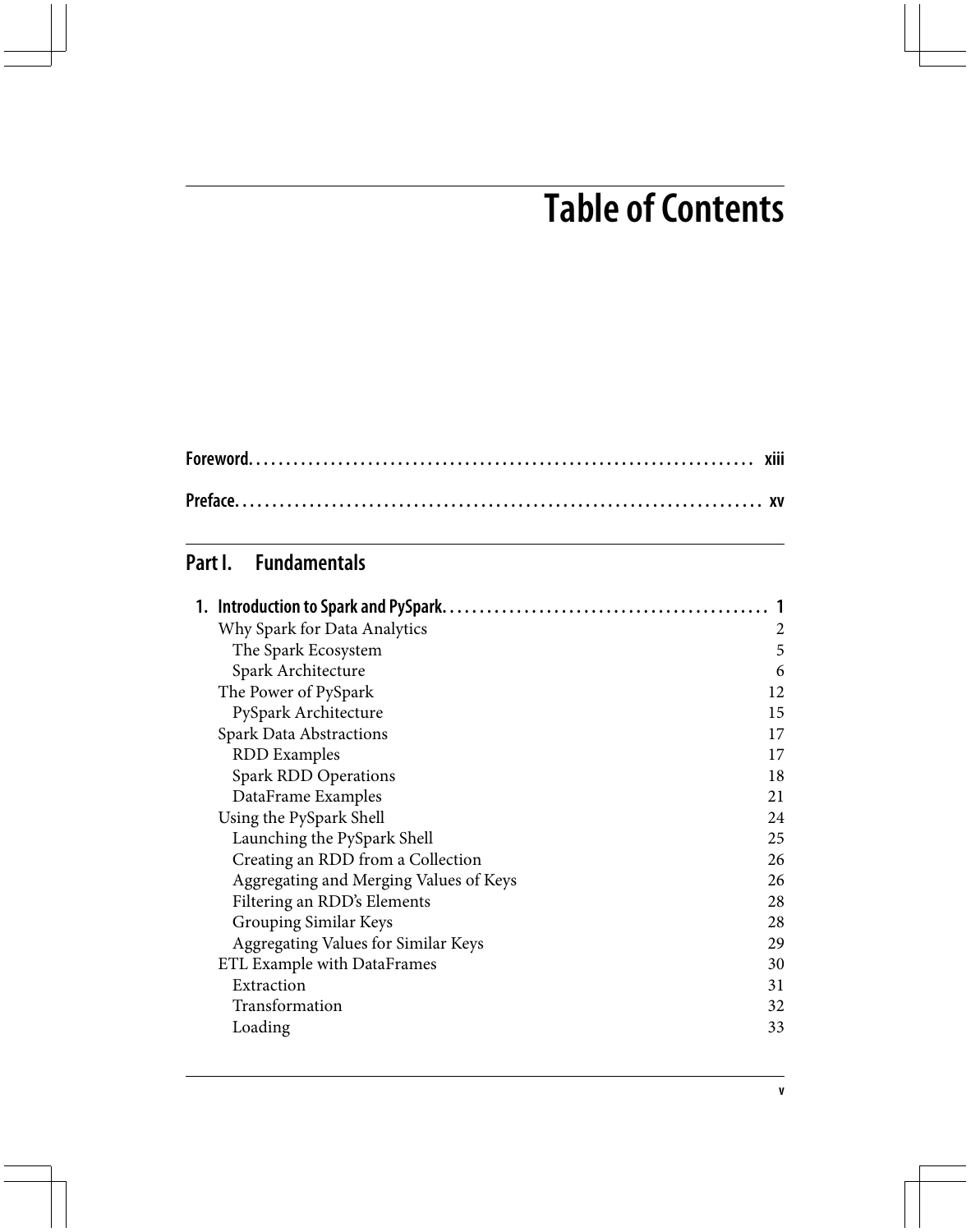|                                                     | 35  |
|-----------------------------------------------------|-----|
| The DNA Base Count Example                          | 36  |
| The DNA Base Count Problem                          | 38  |
| <b>FASTA Format</b>                                 | 39  |
| Sample Data                                         | 39  |
| DNA Base Count Solution 1                           | 40  |
| Step 1: Create an RDD[String] from the Input        | 41  |
| Step 2: Define a Mapper Function                    | 42  |
| Step 3: Find the Frequencies of DNA Letters         | 44  |
| Pros and Cons of Solution 1                         | 47  |
| DNA Base Count Solution 2                           | 47  |
| Step 1: Create an RDD[String] from the Input        | 49  |
| Step 2: Define a Mapper Function                    | 49  |
| Step 3: Find the Frequencies of DNA Letters         | 51  |
| Pros and Cons of Solution 2                         | 52  |
| DNA Base Count Solution 3                           | 52  |
| The mapPartitions() Transformation                  | 52  |
| Step 1: Create an RDD[String] from the Input        | 60  |
| Step 2: Define a Function to Handle a Partition     | 60  |
| Step 3: Apply the Custom Function to Each Partition | 62  |
| Pros and Cons of Solution 3                         | 64  |
| Summary                                             | 64  |
|                                                     | 65  |
| Data Abstractions and Mappers                       | 65  |
| What Are Transformations?                           | 67  |
| Lazy Transformations                                | 72  |
| The map() Transformation                            | 73  |
| DataFrame Mapper                                    | 78  |
| The flatMap() Transformation                        | 80  |
| map() Versus flatMap()                              | 85  |
| Apply flatMap() to a DataFrame                      | 86  |
| The mapValues() Transformation                      | 89  |
| The flatMapValues() Transformation                  | 90  |
| The mapPartitions() Transformation                  | 91  |
| <b>Handling Empty Partitions</b>                    | 95  |
| <b>Benefits and Drawbacks</b>                       | 98  |
| DataFrames and mapPartitions() Transformation       | 99  |
| Summary                                             | 102 |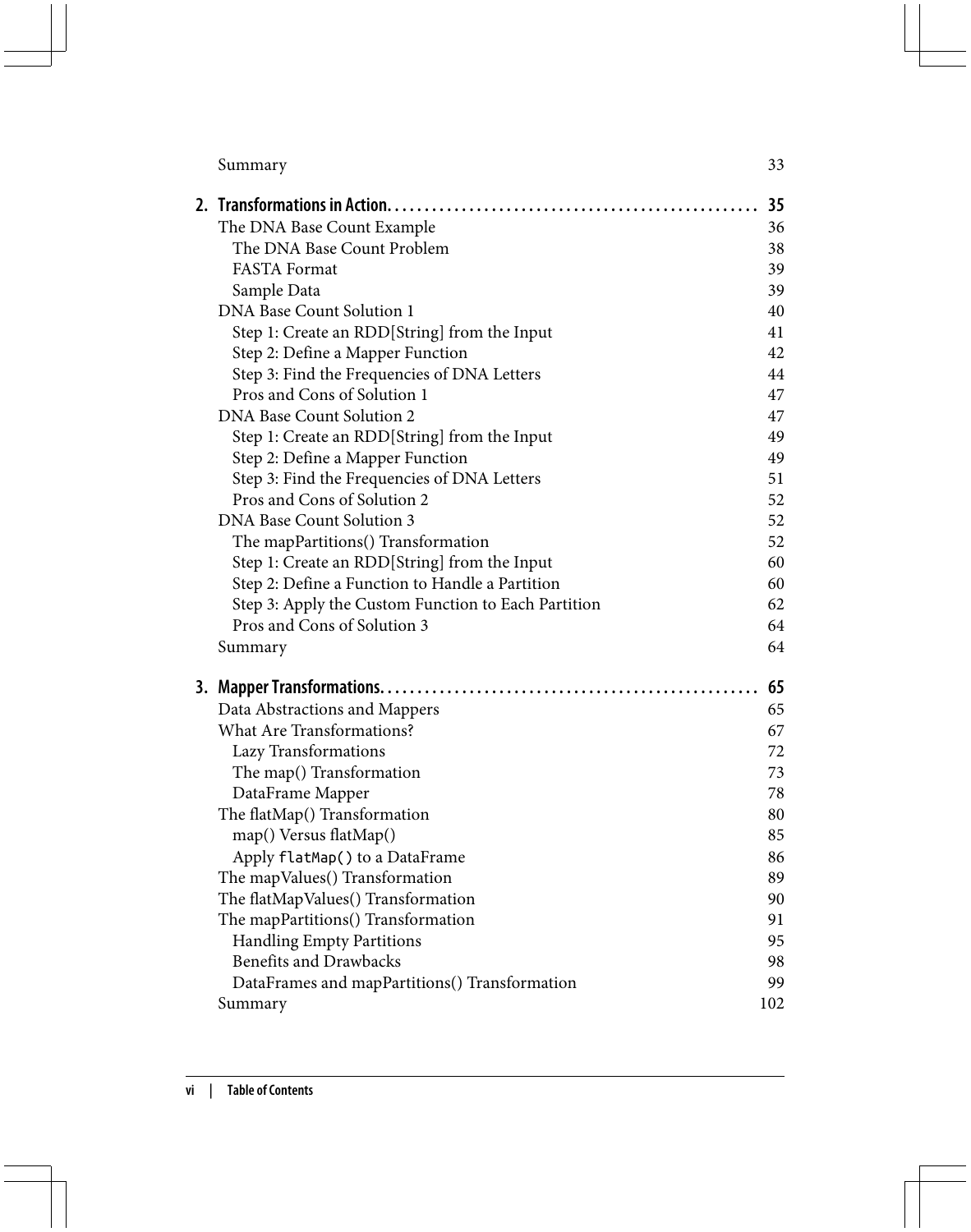|                                                | 103 |
|------------------------------------------------|-----|
| Creating Pair RDDs                             | 104 |
| <b>Reduction Transformations</b>               | 105 |
| Spark's Reductions                             | 108 |
| Simple Warmup Example                          | 110 |
| Solving with reduceByKey()                     | 111 |
| Solving with groupByKey()                      | 112 |
| Solving with aggregateByKey()                  | 112 |
| Solving with combineByKey()                    | 113 |
| What Is a Monoid?                              | 115 |
| Monoid and Non-Monoid Examples                 | 117 |
| The Movie Problem                              | 118 |
| Input Dataset to Analyze                       | 121 |
| The aggregateByKey() Transformation            | 122 |
| First Solution Using aggregateByKey()          | 124 |
| Second Solution Using aggregateByKey()         | 127 |
| Complete PySpark Solution Using groupByKey()   | 129 |
| Complete PySpark Solution Using reduceByKey()  | 131 |
| Complete PySpark Solution Using combineByKey() | 134 |
| The Shuffle Step in Reductions                 | 137 |
| Shuffle Step for groupByKey()                  | 138 |
| Shuffle Step for reduceByKey()                 | 139 |
| Summary                                        | 140 |
|                                                |     |

## **Part II. Working with Data**

|                                        | 145 |
|----------------------------------------|-----|
| Introduction to Partitions             | 146 |
| Partitions in Spark                    | 146 |
| <b>Managing Partitions</b>             | 150 |
| Default Partitioning                   | 151 |
| <b>Explicit Partitioning</b>           | 152 |
| Physical Partitioning for SQL Queries  | 153 |
| Physical Partitioning of Data in Spark | 156 |
| Partition as Text Format               | 156 |
| Partition as Parquet Format            | 157 |
| How to Query Partitioned Data          | 158 |
| Amazon Athena Example                  | 158 |
| Summary                                | 160 |
|                                        |     |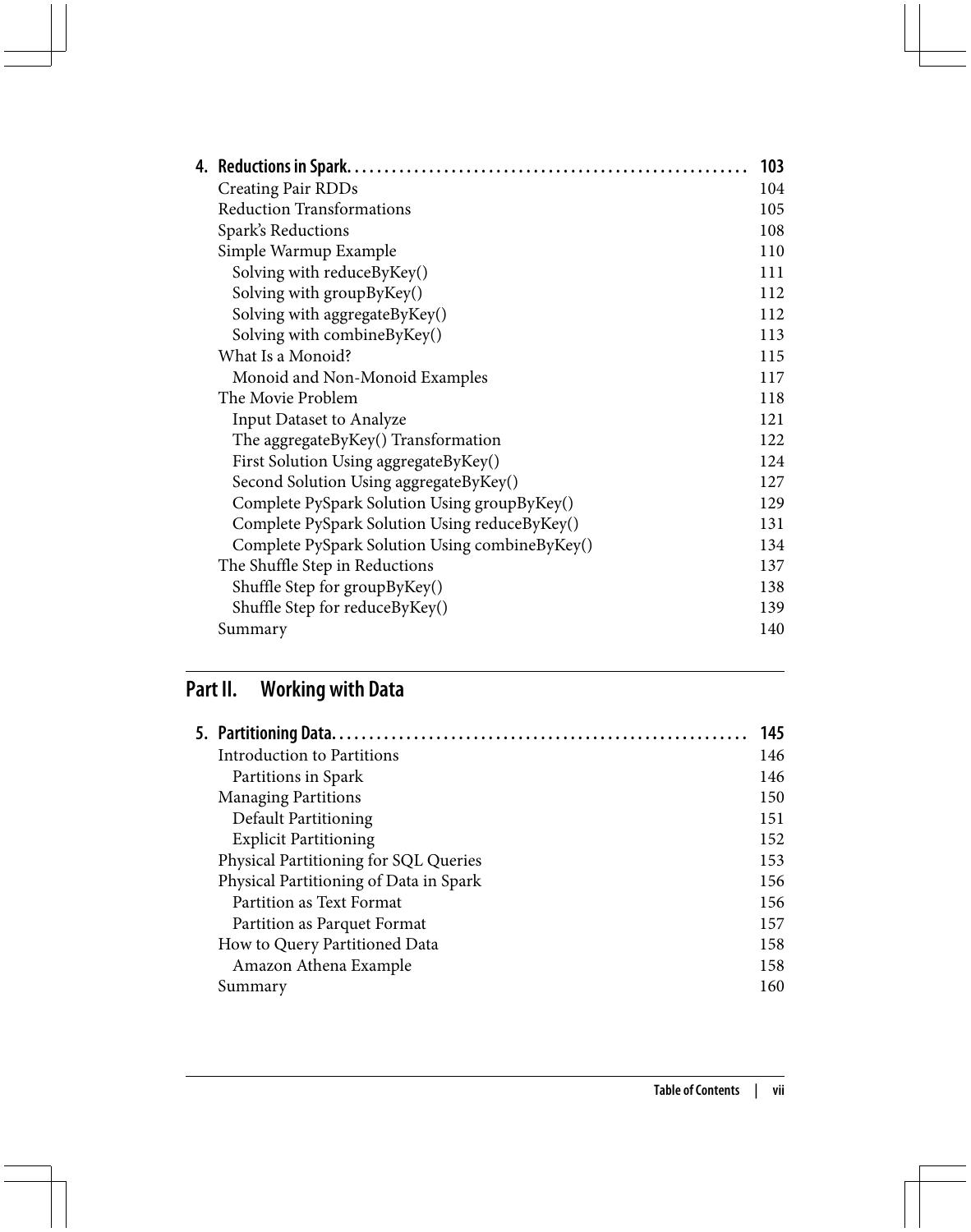|  |                                           | 161 |
|--|-------------------------------------------|-----|
|  | Introduction to Graphs                    | 162 |
|  | The GraphFrames API                       | 164 |
|  | How to Use GraphFrames                    | 165 |
|  | GraphFrames Functions and Attributes      | 168 |
|  | GraphFrames Algorithms                    | 169 |
|  | <b>Finding Triangles</b>                  | 169 |
|  | Motif Finding                             | 172 |
|  | Real-World Applications                   | 181 |
|  | Gene Analysis                             | 181 |
|  | Social Recommendations                    | 183 |
|  | Facebook Circles                          | 187 |
|  | <b>Connected Components</b>               | 191 |
|  | Analyzing Flight Data                     | 193 |
|  | Summary                                   | 202 |
|  |                                           | 203 |
|  | <b>Relational Databases</b>               | 204 |
|  | Reading from a Database                   | 205 |
|  | Writing a DataFrame to a Database         | 213 |
|  | <b>Reading Text Files</b>                 | 218 |
|  | Reading and Writing CSV Files             | 220 |
|  | Reading CSV Files                         | 220 |
|  | <b>Writing CSV Files</b>                  | 224 |
|  | Reading and Writing JSON Files            | 225 |
|  | Reading JSON Files                        | 226 |
|  | Writing JSON Files                        | 227 |
|  | Reading from and Writing to Amazon S3     | 228 |
|  | Reading from Amazon S3                    | 229 |
|  | Writing to Amazon S3                      | 231 |
|  | Reading and Writing Hadoop Files          | 232 |
|  | Reading Hadoop Text Files                 | 233 |
|  | Writing Hadoop Text Files                 | 236 |
|  | Reading and Writing HDFS SequenceFiles    | 238 |
|  | Reading and Writing Parquet Files         | 239 |
|  | <b>Writing Parquet Files</b>              | 239 |
|  | Reading Parquet Files                     | 241 |
|  | Reading and Writing Avro Files            | 242 |
|  | Reading Avro Files                        | 242 |
|  | <b>Writing Avro Files</b>                 | 242 |
|  | Reading from and Writing to MS SQL Server | 243 |
|  | Writing to MS SQL Server                  | 243 |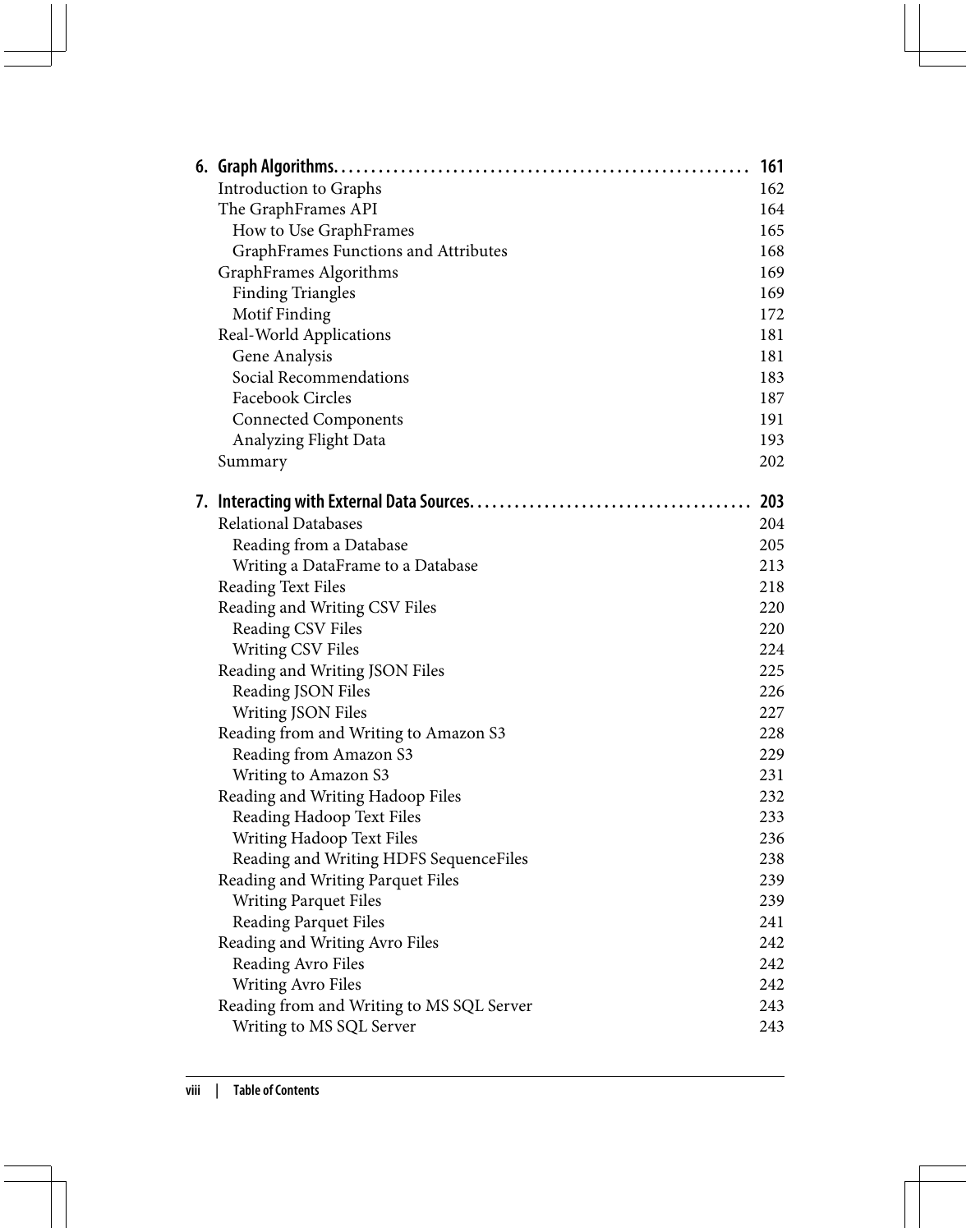| Reading from MS SQL Server                           | 244  |
|------------------------------------------------------|------|
| Reading Image Files                                  | 2.44 |
| Creating a DataFrame from Images                     | 244  |
| Summary                                              | 246  |
|                                                      | 247  |
| Rank Product                                         | 248  |
| Calculation of the Rank Product                      | 249  |
| Formalizing Rank Product                             | 249  |
| Rank Product Example                                 | 250  |
| <b>PySpark Solution</b>                              | 251  |
| PageRank                                             | 257  |
| PageRank's Iterative Computation                     | 259  |
| Custom PageRank in PySpark Using RDDs                | 261  |
| Custom PageRank in PySpark Using an Adjacency Matrix | 263  |
| PageRank with GraphFrames                            | 266  |
| Summary                                              | 267  |
|                                                      |      |

## **Part III. Data Design Patterns**

|                                   | 271 |
|-----------------------------------|-----|
| Input-Map-Output                  | 272 |
| <b>RDD</b> Solution               | 273 |
| DataFrame Solution                | 275 |
| Flat Mapper functionality         | 277 |
| Input-Filter-Output               | 278 |
| <b>RDD</b> Solution               | 279 |
| DataFrame Solution                | 280 |
| DataFrame Filter                  | 280 |
| Input-Map-Reduce-Output           | 282 |
| <b>RDD</b> Solution               | 282 |
| DataFrame Solution                | 285 |
| Input-Multiple-Maps-Reduce-Output | 287 |
| <b>RDD</b> Solution               | 288 |
| DataFrame Solution                | 290 |
| Input-Map-Combiner-Reduce-Output  | 291 |
| Input-MapPartitions-Reduce-Output | 294 |
| Inverted Index                    | 298 |
| Problem Statement                 | 298 |
| Input                             | 298 |
| Output                            | 299 |
|                                   |     |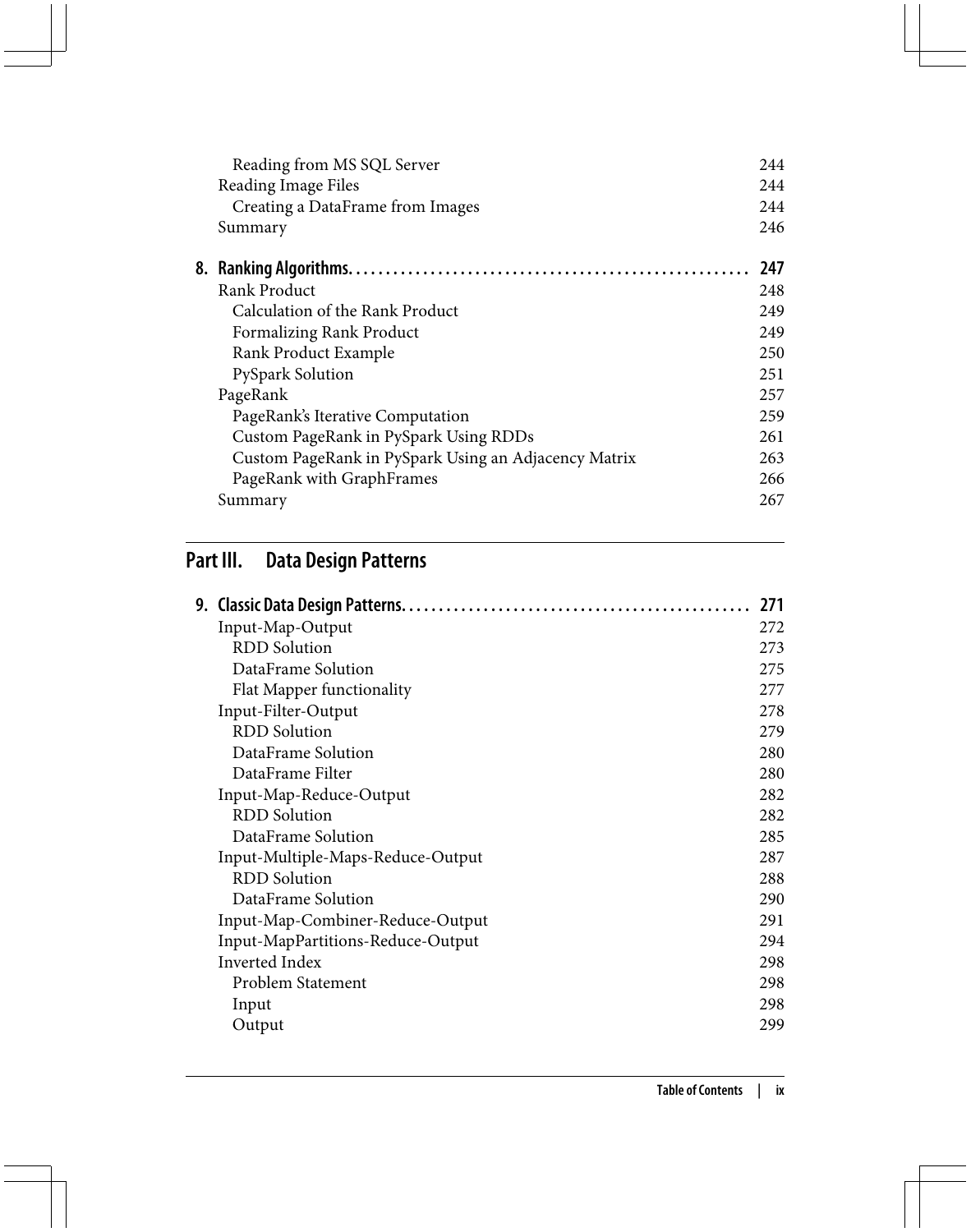| PySpark Solution                        | 299 |
|-----------------------------------------|-----|
| Summary                                 | 302 |
|                                         | 303 |
| In-Mapper Combining                     | 304 |
| Basic MapReduce Algorithm               | 305 |
| In-Mapper Combining per Record          | 307 |
| In-Mapper Combining per Partition       | 309 |
| $Top-10$                                | 312 |
| Top-N Formalized                        | 314 |
| PySpark Solution                        | 316 |
| Finding the Bottom 10                   | 318 |
| MinMax                                  | 319 |
| Solution 1: Classic MapReduce           | 319 |
| Solution 2: Sorting                     | 319 |
| Solution 3: Spark's mapPartitions()     | 320 |
| The Composite Pattern and Monoids       | 323 |
| Monoids                                 | 324 |
| Monoidal and Non-Monoidal Examples      | 328 |
| Non-Monoid MapReduce Example            | 331 |
| Monoid MapReduce Example                | 332 |
| PySpark Implementation of Monoidal Mean | 334 |
| <b>Functors and Monoids</b>             | 336 |
| Conclusion on Using Monoids             | 338 |
| Binning                                 | 338 |
| Sorting                                 | 342 |
| Summary                                 | 342 |
|                                         | 345 |
| Introduction to the Join Operation      | 345 |
| Join in MapReduce                       | 348 |
| Map Phase                               | 348 |
| Reducer Phase                           | 349 |
| Implementation in PySpark               | 350 |
| Map-Side Join Using RDDs                | 351 |
| Map-Side Join Using DataFrames          | 355 |
| Step 1: Create Cache for Airports       | 357 |
| Step 2: Create Cache for Airlines       | 357 |
| Step 3: Create Facts Table              | 358 |
| Step 4: Apply Map-Side Join             | 358 |
| Efficient Joins Using Bloom Filters     | 359 |
| Introduction to Bloom Filters           | 359 |